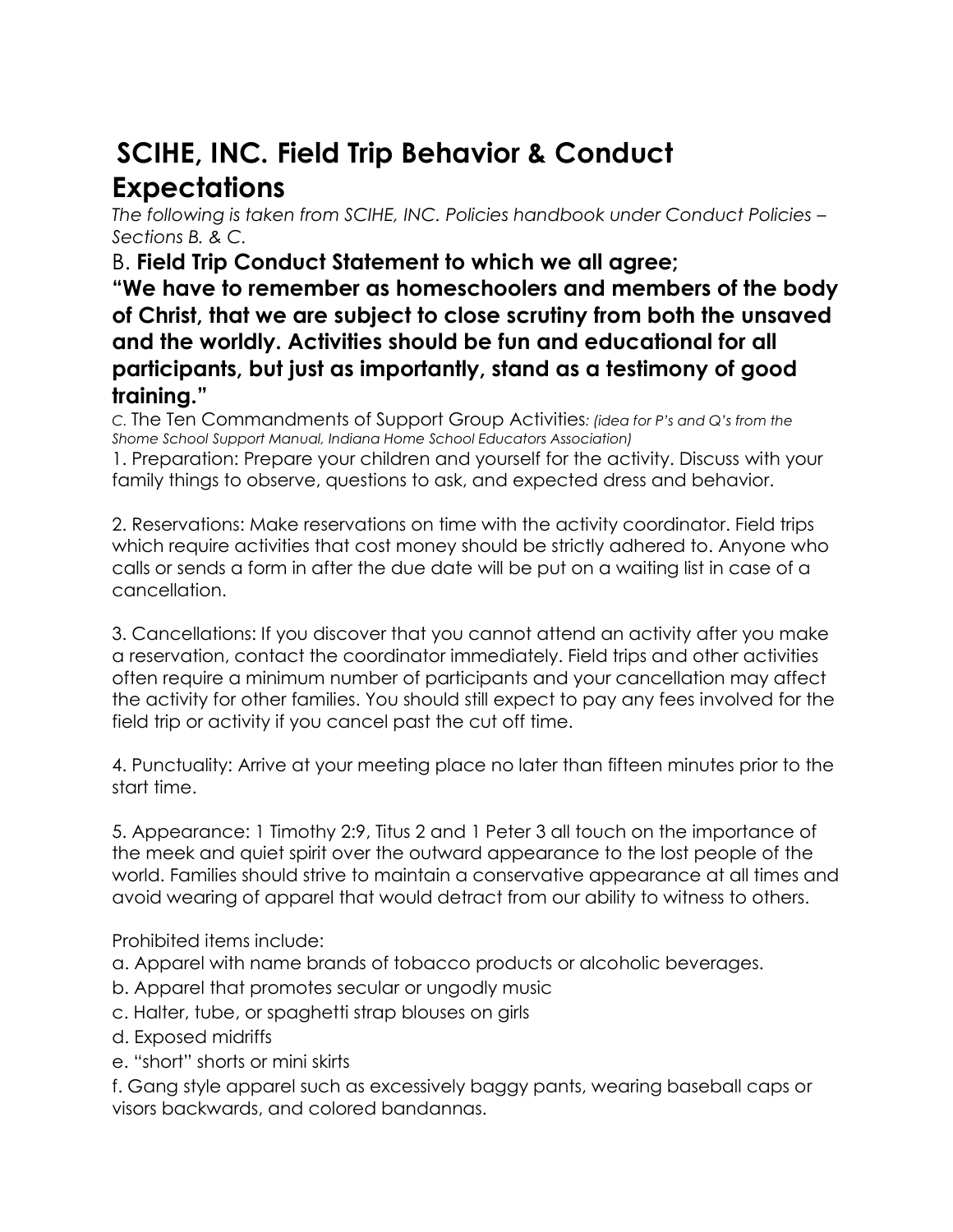## g. Use of tobacco products

6. Respect for others: Part of our witness is displayed in the way we treat others around us and in the way we treat their property and belongings.